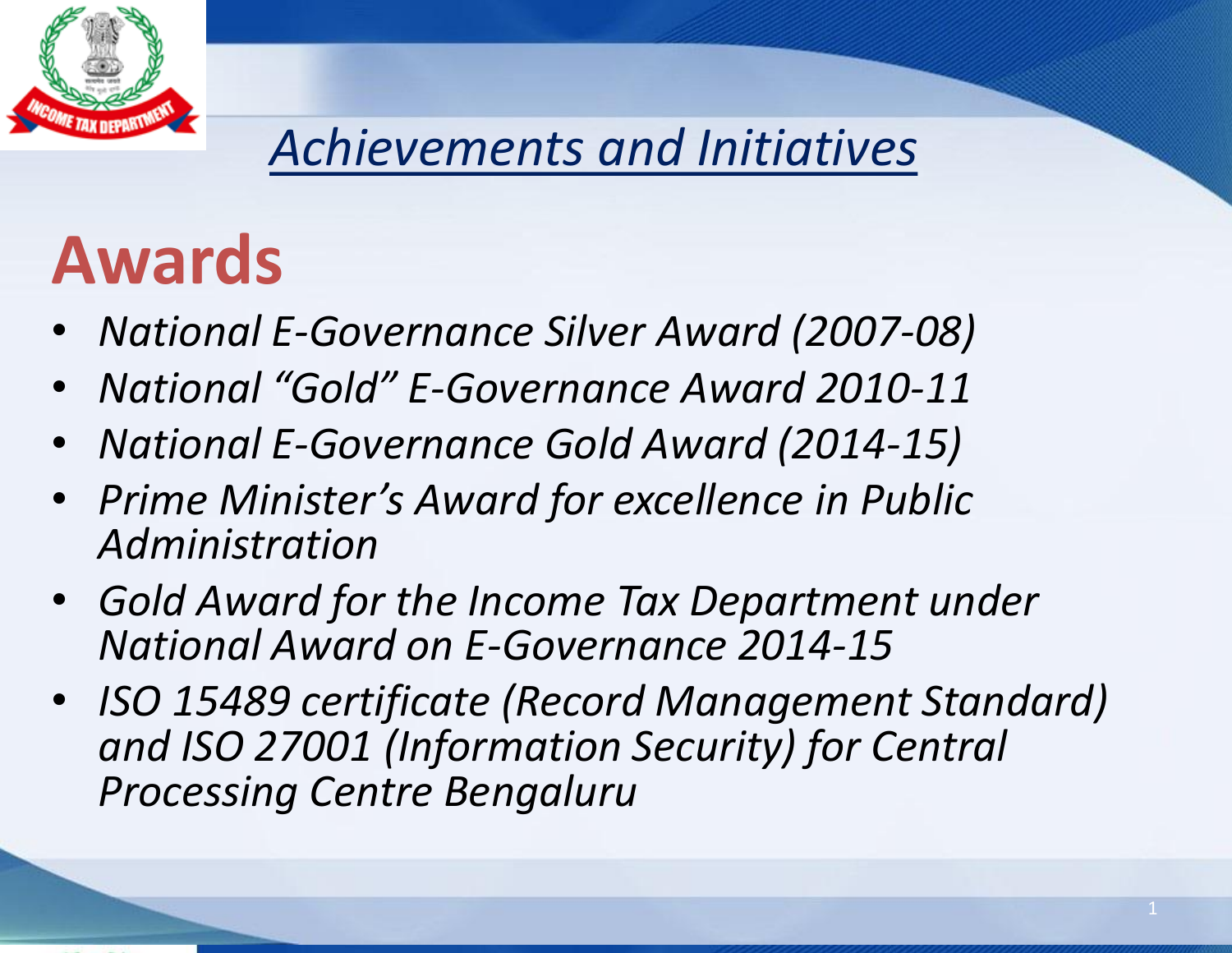

- *More than 13,500 PAN application receipt Centers all over India*
- *More than 20 Lakh PAN applications processed per month*
- *Corporates get PAN and TAN allotment immediately after issue of Corporate Identity Number (CIN) by MCA*
- *Facility of payment of taxes through Net Banking/ATMs & at more than 17,000 branches of 31 designated banks*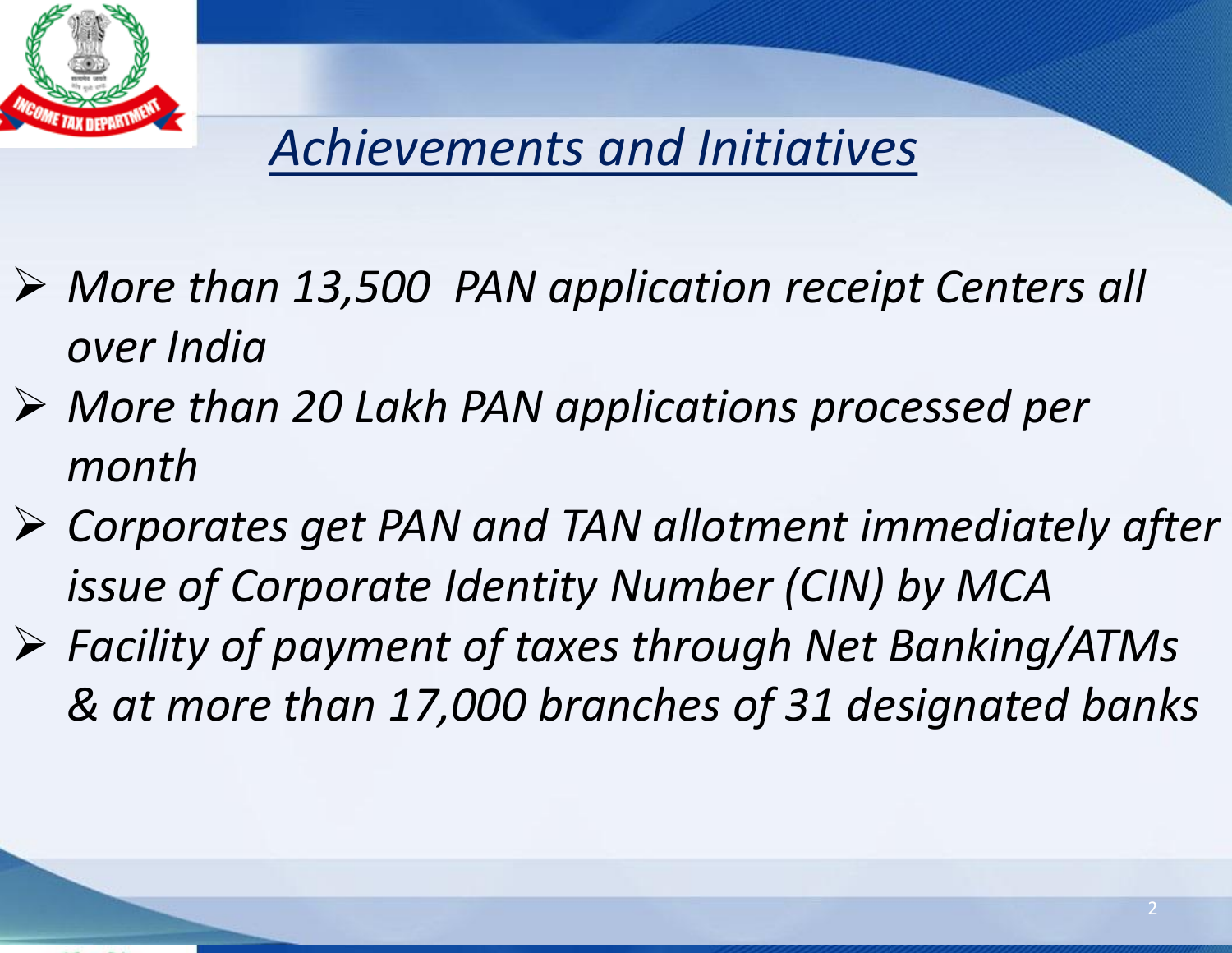

- *Seamless e-Filing facility for uploading of Income Tax Returns anywhere and anytime around the clock*
	- o *About 2,00,00,000 returns filed till 31st Aug' 15 in current financial year*
- *Automated ecosystem for processing of returns*
	- o *Capacity – Peak 5 Lakh returns per day*
	- o *Average processing time reduced from 12 to 14 months to 55 days*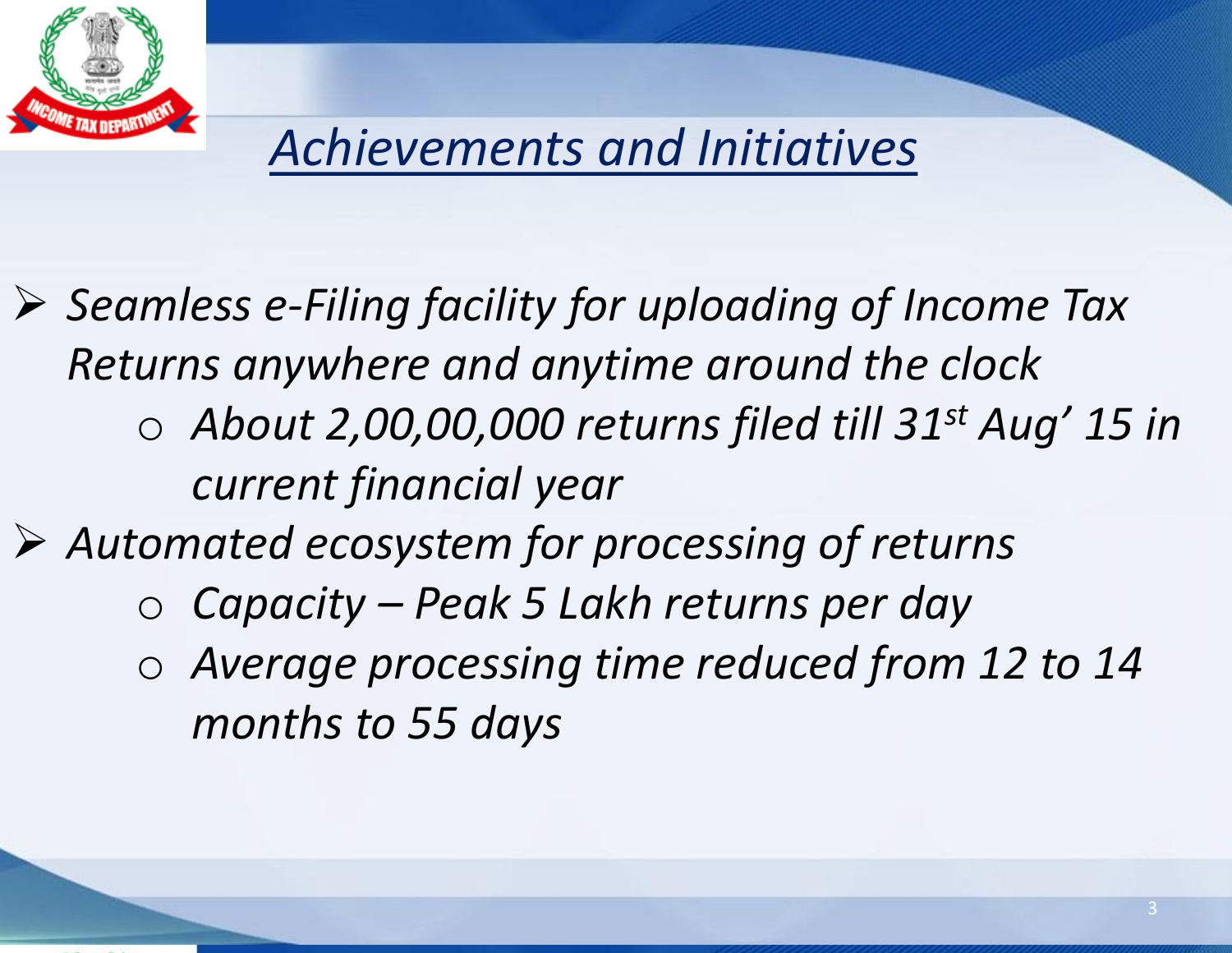

## *Minimal human interface*

- o *Refunds sent through Electronic and cheque mode (over 1,35,00,000 Refund sent in FY 14-15)*
- o *Refund status (paid/unpaid) and the reasons for non-payment available online*
- *Online provision for viewing of tax credits and specified transactions to the taxpayer*